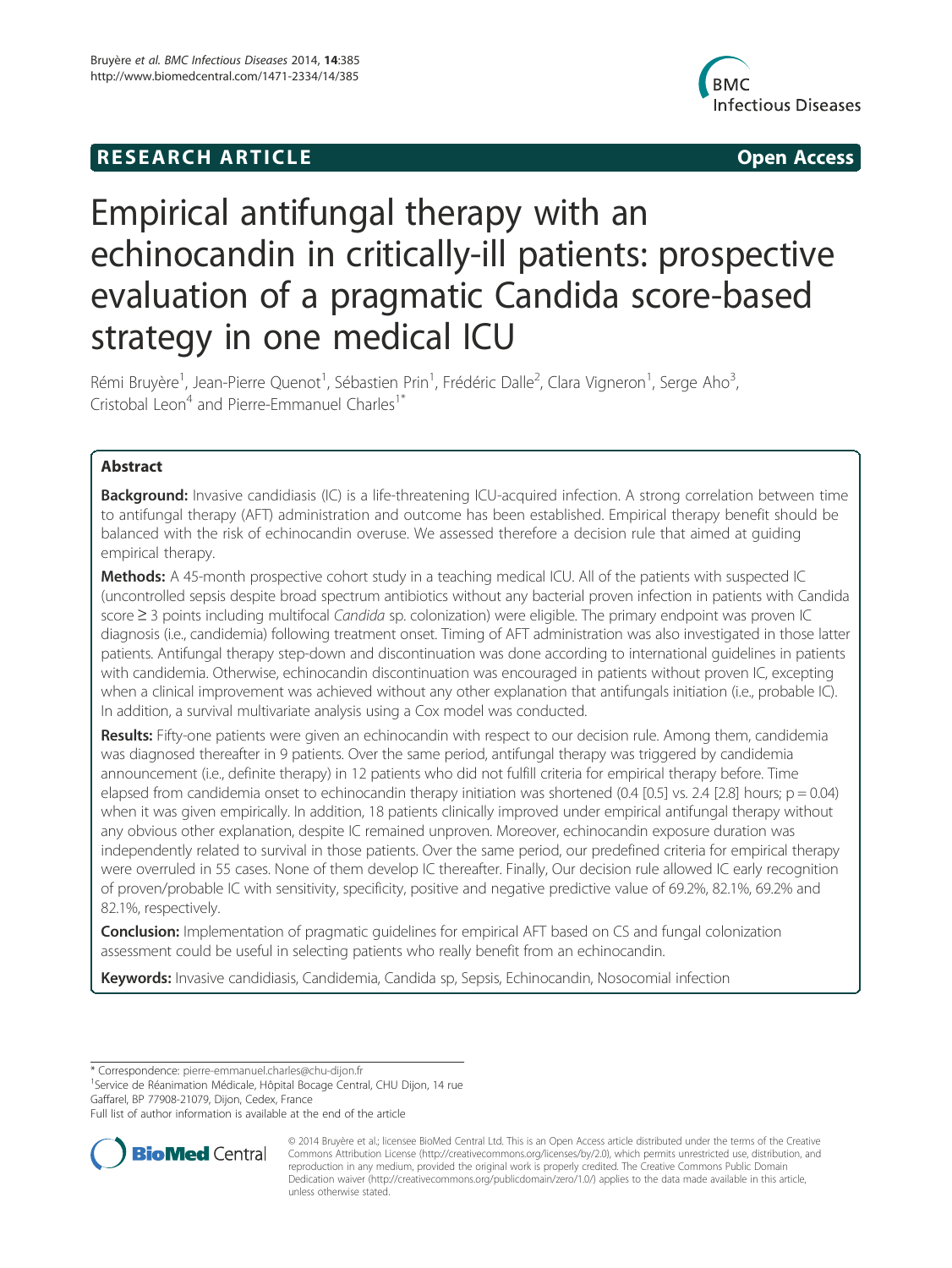## Background

Given the high mortality rate attributable to invasive candidiasis (IC) and the lack of reliable diagnosis tools, antifungals are often started in high-risk patients with severe sepsis or septic shock despite the absence of proven disease. According to current guidelines, echinocandins are the drugs of choice in this setting [1,2]. However, the level of evidence supporting empirical therapy is low given the lack of conclusive randomized controlled trials so far [3]. In addition, the early identification of patients who will really benefit from antifungal therapy (AFT) remains a matter of concern, since any delay in administering an appropriate antifungal drug is likely to worsen the outcome of such patients [4-8]. It is also known that blood cultures can provide false negative results given their lack of sensitivity [9].

In an attempt to improve our skills in diagnosing IC, clinical rules were derived from observational studies and some of these were then tested in large cohorts of ICU patients [10-13]. Among these rules, the Candida Score (CS) is one of the most popular. Although calculating the CS requires the results of fungal cultures of at least two distinct body sites, it is easy to use at the bedside. The CS, however, has a low positive predictive value (23%), while its negative predictive value can reach 99% if the 3-point threshold is used. Such a "risk-factordriven" strategy would be of potential interest, at least to identify patients in whom IC is very unlikely. As a result, applying the CS in the everyday practice could lead to the overuse of antifungals, thereby leading to problems of cost and toxicity and ecological issues. Thus, it has recently been reported that previous exposure to echinocandins was independently associated with the risk of decreased susceptibility of Candida sp. [14]. Moreover, no studies that aimed to assess the CS as a trigger for antifungal therapy in the ICU have been reported so far, while a "sepsis-driven strategy" was recently evaluated in a randomized controlled trial [3]. This study included critically-ill patients who all presented with persistent fever despite broad-spectrum antibiotics. No difference in outcome was reported whether they received fluconazole or placebo. Obviously, Candida sp. colonization was infrequent in the included patients. As a result, this "sepsis-driven" strategy might lead to unnecessary and even harmful antifungal treatments in this low-risk cohort of patients.

Biomarkers of fungal infection, including (1,3)-ß-D-glucan assay and Candida sp. DNA detection, are of growing interest since they could allow earlier identification of IC [15]. However, there have been few prospective interventional studies and these lab tests are costly and not yet routinely available in many hospitals. To select the patients in whom performing such tests will be really useful remains challenging so far. The time is therefore ripe to develop clinically-relevant decision rules and antifungalstewardship programs [16].

We thus conducted a prospective study to assess the clinical relevance of a pragmatic decision rule based on the combination of a "risk-factor-driven" (i.e., Candida Score), and the "sepsis-driven" strategy (uncontrolled sepsis despite broad-spectrum antibiotics) in our 15-bed ICU. Our main goal was to evaluate the ability of this strategy to identify patients likely to benefit from early antifungal therapy reliably and promptly before IC became obvious.

#### Methods

#### Study population and design

We conducted a prospective study between  $1<sup>st</sup>$  January 2008 and  $15<sup>th</sup>$  August 2011 in our 15-bed medical ICU.

We included all patients in whom antifungal treatment with an echinocandin was started after new local guidelines were implemented in our ICU.

Our guidelines were based on the recommendations from the IDSA, available since September 2007 (47<sup>th</sup> Interscience Conference on Antimicrobial Agents and Chemotherapy, 2007), and enriched by published data regarding the assessment of the most relevant risk factors for IC in the ICU, including the Candida score [1,2,11]. Briefly, antifungals were started to patients with either proven ("definite therapy") or suspected infection ("empirical therapy") as described above. Considering that critically-ill patients should all be considered "unstable", echinocandins (either caspofungine or micafungine) were the preferred drugs. Antifungal prophylaxis was never recommended. In accordance with French law and the Helsinki Declaration, no informed consent was required since all measurements were part of routine management, as confirmed by our local Ethics Committee (Comité de Protection des Personnes Nord-est).

#### "Definite therapy"

Every patient with at least one positive blood culture was given an echinocandin. The treatment was started as soon as the attending physician was informed by telephone that the blood culture was positive. Treatment duration and the decision for step-down therapy with fluconazole, provided the isolated yeast was covered by azoles, were dependent on the judgment of the physician in charge in accordance with international guidelines. Every vascular catheter was removed within a 24-hour time window following the first administration of antifungals.

#### "Empirical therapy"

Every patient hospitalized in the ICU with uncontrolled sepsis (defined as either persistent fever, volume expansion requirement > 1000 ml/day or inability to decrease the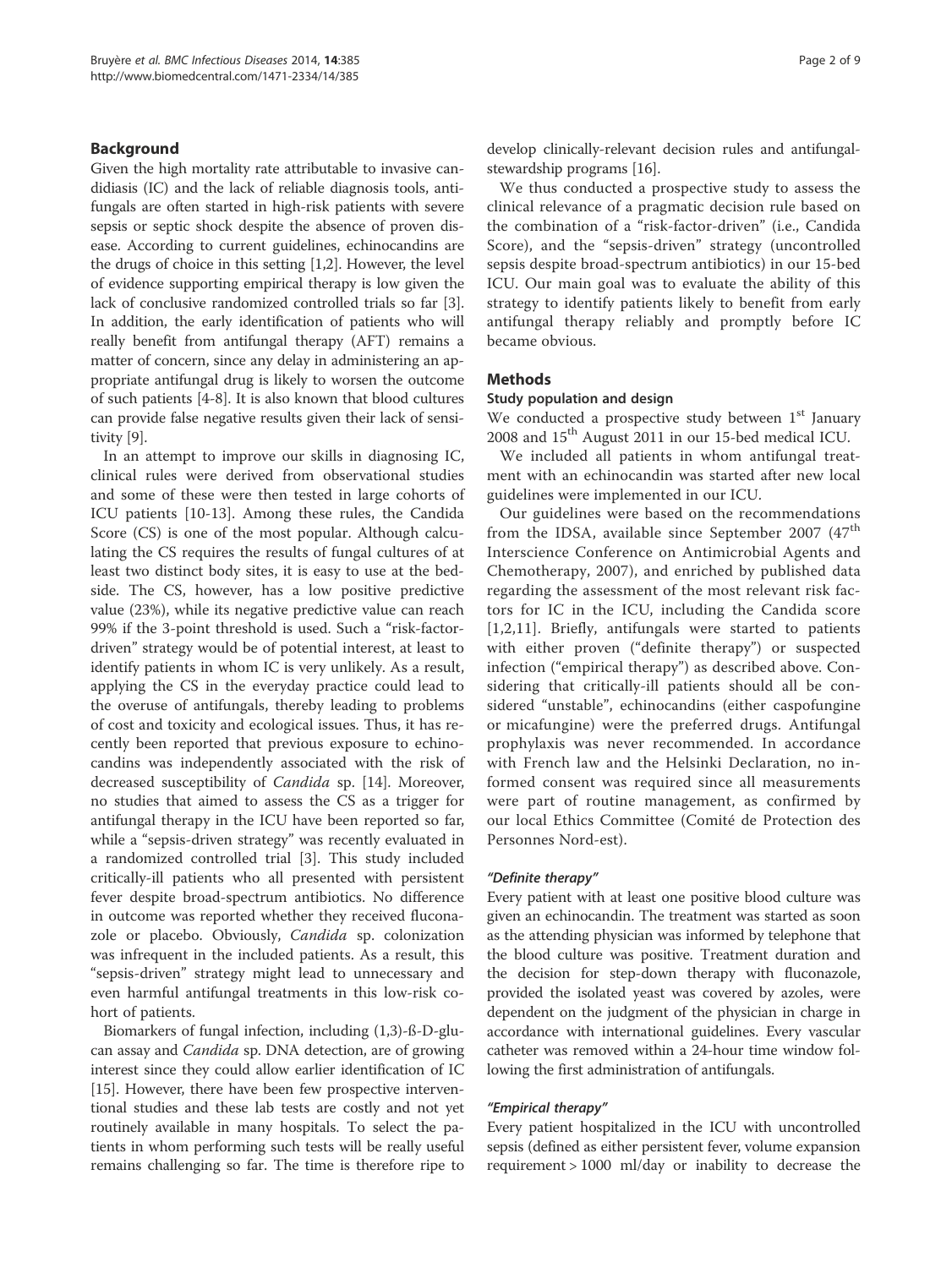need for vasoactive support) despite at least one 2-day course of antibiotics active against any bacterial pathogen (except coagulase-negative Staphylococci) isolated from a relevant site or with no proven concurrent bacterial infection, were considered for antifungal therapy if the CS was equal to or more than 3 points. Importantly, as multifocal colonization with Candida species is part of the CS, the rules require the implementation or at least the continuation (i.e., if not available the day IC was suspected) of empirical therapy. For this purpose, since surveillance fungal cultures were not routinely performed in our ICU, clinical samples other than blood culture (BC) (i.e., skin, tracheal aspirates, rectal swab, urine and gastric juice) if not yet available were obtained the day IC was suspected. Antifungals were withheld or withdrawn if no more than one body site was positive for Candida sp.

If Candida sp. was subsequently identified in BC, the "definite therapy" guidelines were applied.

In the absence of a positive BC for Candida sp. within the following 3 days, antifungals were stopped if another pathogen not susceptible to the ongoing antibacterial therapy was finally isolated from any relevant site and the patient was excluded from the analysis. Otherwise, echinocandin continuation was encouraged only when a clinical improvement was achieved without any other explanation that antifungals initiation.

Importantly, the attending physician (PEC and RB) checked daily whether all of the above mentioned criteria regarding empirical therapy were fulfilled. Otherwise, treatment continuation was strongly discouraged.

In accordance with French law, no informed consent was required since all measurements were part of routine management, as confirmed by our local Ethics Committee.

# Definitions

Invasive candidiasis was considered proven according to standard definitions.

One episode of ICU-acquired candidemia was defined as the recovery of *Candida sp*. in one or more blood cultures drawn more than 2 days after admission. The onset of candidemia was defined as the day the first positive blood culture was obtained.

Probable IC was defined as the development of severe sepsis/septic shock according to current definitions in one high-risk patient as described above with a significant clinical improvement under antifungal therapy (i.e., SOFA score decrease within the first 5 days of therapy) without any other relevant explanation.

#### Measurements

Baseline characteristics (age, gender, type of admission, main comorbidities, severity of the illness on admission assessed by the Simplified Acute Physiology Score II

[SAPS II]) of each included patient were collected. Clinical and biological follow-up was performed daily for one week once antifungal therapy had been started.

Besides the usual physiological parameters, the procalcitonin (PCT, Kryptor® immunoassay, Thermofisher, Hennigsdorf, Germany), the white blood cells count (WBC), the blood lactate and the SOFA score were monitored daily [17].

In every patient with suspected infection, blood cultures using both classical medium and Mycosis® (Becton Dickinson®) were prepared, and samples from relevant sites were also taken and cultured. Multifocal colonization with *Candida* sp. was also assessed as previously described.

Bacterial infections were diagnosed by the attending physician according to current definitions and prospectively recorded.

#### Endpoints and outcomes

The included patients were retrospectively classified as having proven-probable IC or no IC according to the above-mentioned definitions. Those in whom IC was diagnosed before any empirical therapy was started over the same period were considered false negatives according to our clinical rule provided they did not fulfill the inclusion criteria the day the first positive blood sample was drawn.

Timing to AFT administration was measured in the only patients with candidemia.

Both ICU and in-hospital mortality among patients groups were considered for outcome assessment.

# Statistical analysis

Values are expressed as mean ± standard deviation (SD) unless otherwise stated. Continuous variables were compared using the Mann Whitney  $U$  test. Categorical variables were compared using the chi-square test.

Sensitivity, specificity, positive and negative predictive values of our prescription rule for early recognition of proven and/or probable IC was calculated according to standard definitions. In the first set of analyses, the gold standard for the diagnosis of IC was Candida sp. positive BC as defined above. Secondly, we assessed the accuracy of our clinical diagnosis rules by considering proven and probable IC as a whole.

Then, survival analysis was performed in an attempt to determine to whish extent echinocandin exposure duration could be protective in the patients with suspected IC regardless of subsequent microbiological confirmation (e.g., candidemia), as previously shown in patients included into randomized controlled trials [18]. A multivariate analysis based on a Cox model was used to eliminate potential confounders. In addition to the duration of treatment with echinocandin once IC was suspected or proven, covariates found to be associated with ICU mortality by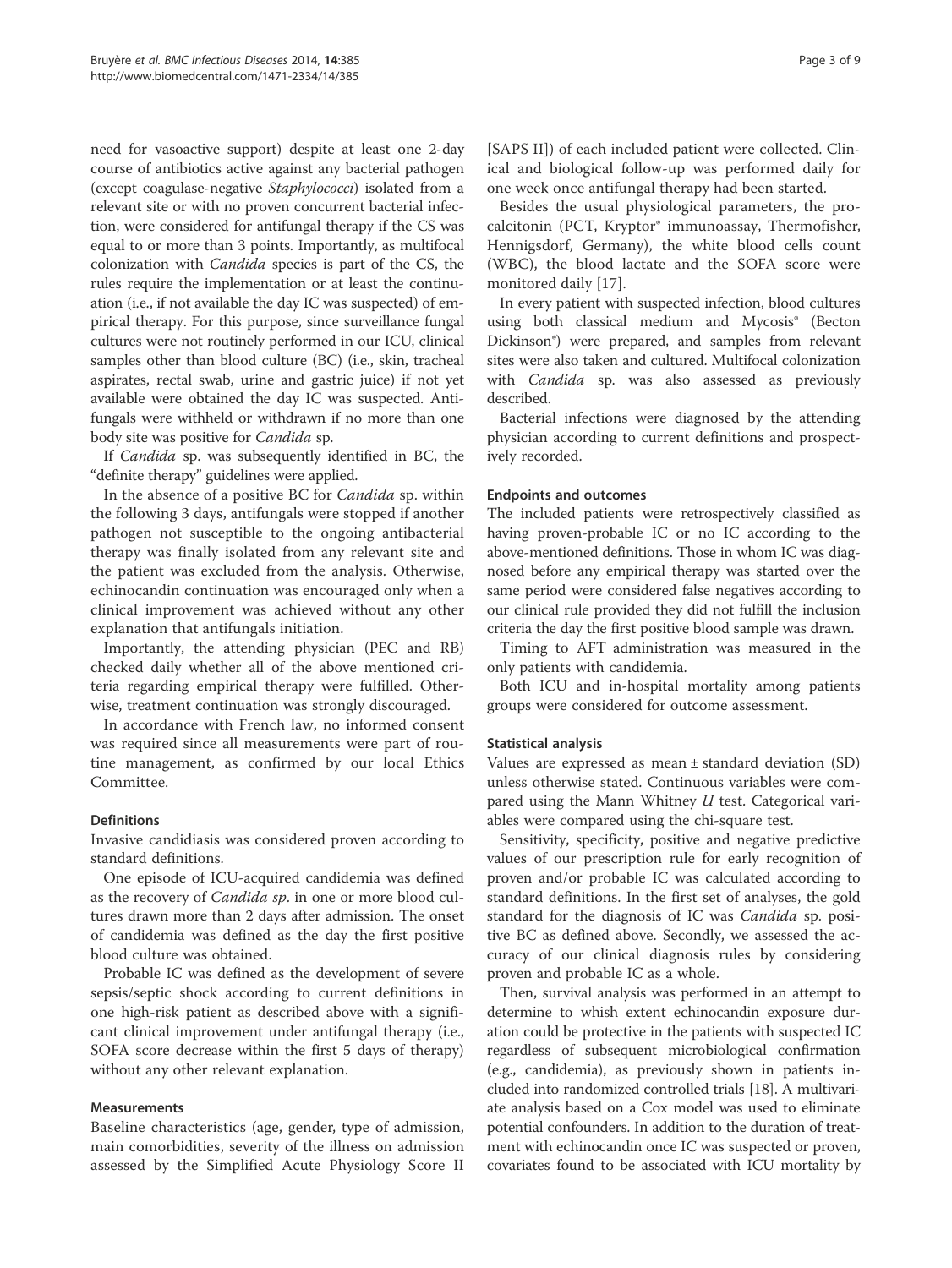univariate analysis (haematological malignancy, SOFA score the day antifungals were started, renal replacement therapy [RRT]) were considered for being entered into the model. However, given the low number of events (i.e., death in the ICU:  $n = 26$ ), no more than 2 variables could be thus tested in addition to echinocandin therapy duration. The choice of such variable was based on the results of a Classification and Regression Tree (CART) analysis [19].

A  $p$  value  $\leq$  0.05 was considered statistically significant for all analyses. Statview software was used for most of the analyses (SAS Institute, Cary, NC, USA). Remaining analysis including ROC curves construction and CART analyses were performed with the STATA statistical package (College Station, Tx, USA).

## Results

# Study population

During the study period, 2997 patients were admitted to our ICU (Figure 1). One hundred and six (3.5%) received at least one dose of echinocandin. Among these, 94 were considered for empirical antifungal therapy according to the attending physician's first evaluation. After completion of the above-described IC risk-factor assessment, 39 (41.5%) patients met the inclusion criteria and therefore remained on antifungal therapy.

Conversely, antifungal drugs were withdrawn in 55 patients  $(CS < 3: n = 40$ ; concomitant not properly treated bacterial infection:  $n = 8$ ; other reason:  $n = 7$ ).

Over the same period, definite therapy with an echinocandin was started in 12 patients once the physician in charge had been told that the blood culture for Candida sp. was positive.

The main baseline characteristics of both subsets of patients are presented in Table 1. Obviously, the two groups were not significantly different.

# Clinical relevance and diagnosis accuracy of local guidelines

None of the 55 patients in whom empirical therapy was stopped because they did not meet our decision rule criteria were diagnosed with IC thereafter. As a result, they were considered true negatives.

In contrast, among the 39 patients who were given empirical antifungal therapy with an echinocandin in accordance with our decision rule, IC was subsequently proven, as candidemia was diagnosed, in 9 (23.1%) cases. As expected, the time between drawing the first positive blood sample and the implementation of AFT was significantly shorter in patients who received empirical therapy than in those whose treatment was triggered by a positive blood

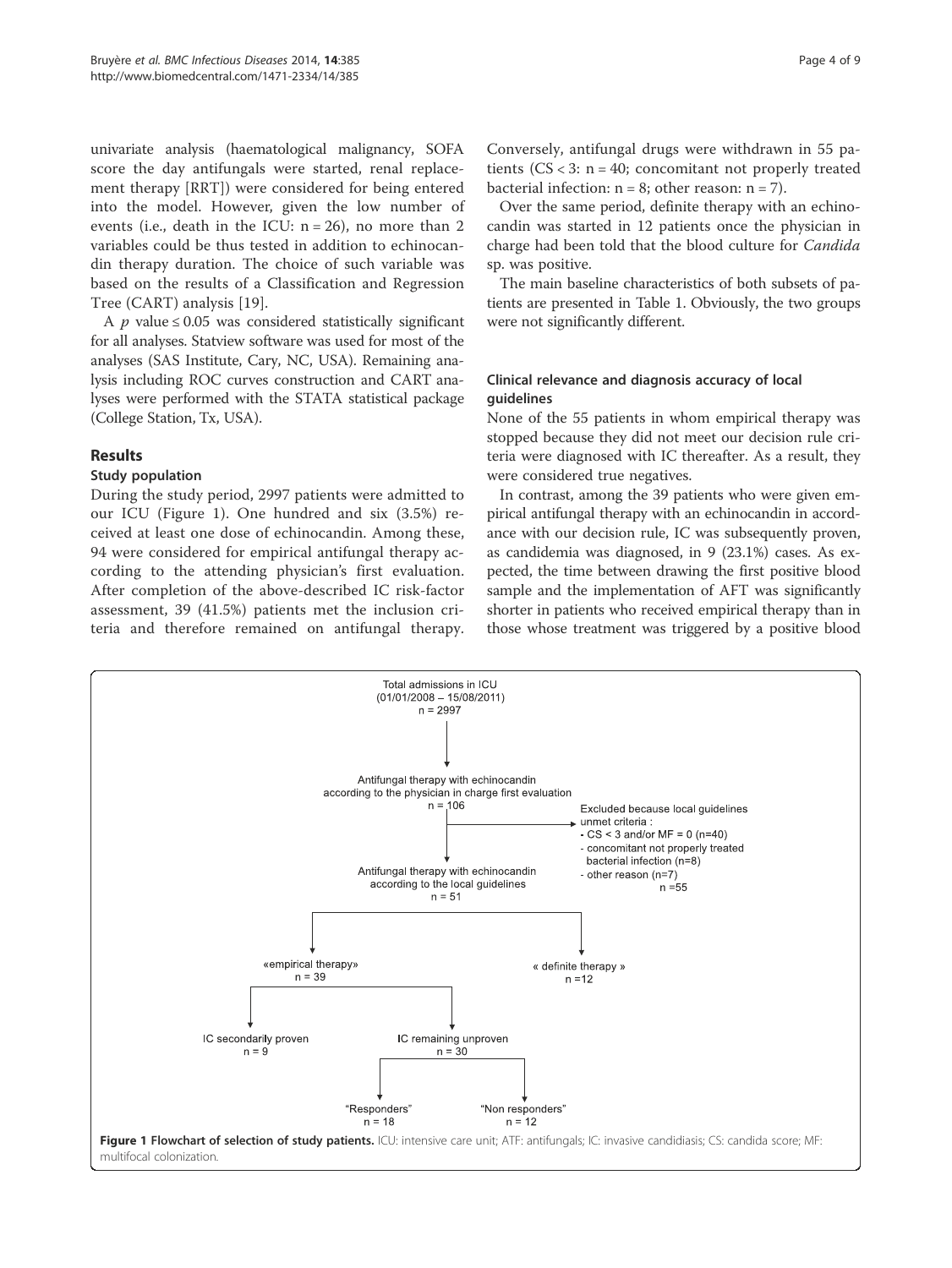|                       |                                | Empirical therapy $(n = 39)$ | Definite therapy $(n = 12)$ | p    |
|-----------------------|--------------------------------|------------------------------|-----------------------------|------|
| Age (years)           |                                | 65.9(13.3)                   | 64.6 (17.5)                 | 0.77 |
| Gender (men,%)        |                                | 25(64.1)                     | 7(58.3)                     | 0.72 |
| SAPS II               |                                | 49.1 (17.1)                  | 49.8 (8.1)                  | 0.89 |
| Admission diagnosis   |                                |                              |                             | 0.17 |
|                       | Sepsis (N. [%])                | 20 (51.2)                    | 4(33.3)                     |      |
|                       | Respiratory distress (N. [%])  | 15 (38.4)                    | 8(66.6)                     |      |
|                       | Other (N. [%])                 | 4(10.2)                      | 0(0)                        |      |
| Underlying disease(s) |                                |                              |                             |      |
|                       | Diabetes mellitus (N. [%])     | 12(30.7)                     | 1(8.3)                      | 0.11 |
|                       | Cardiac failure (N. [%])       | 15 (38.4)                    | 2(16.6)                     | 0.16 |
|                       | Chronic lung disease (N. [%])  | 12(30.7)                     | 1(8.3)                      | 0.11 |
|                       | Cirrhosis (N. [%])             | 5(12.8)                      | 3(25)                       | 0.31 |
|                       | Chronic renal failure (N. [%]) | 3(7.7)                       | 1(8.3)                      | 0.94 |
|                       | Cancer (N. [%])                | 6(15.4)                      | 1(8.3)                      | 0.53 |
|                       | Hemopathy (N. [%])             | 3(7.7)                       | 0(0)                        | 0.32 |
|                       | Immunosuppression (N. [%])     | 9(23.1)                      | 1(8.3)                      | 0.26 |
|                       | Transplantation (N. [%])       | 3(7.7)                       | 1(8.3)                      | 0.94 |

|            | Table 1 Baseline characteristics of the patients receiving antifungal therapy with an echinocandin according to local |  |  |  |  |  |
|------------|-----------------------------------------------------------------------------------------------------------------------|--|--|--|--|--|
| auidelines |                                                                                                                       |  |  |  |  |  |

SAPS II: simplified acute physiologic score II.

culture (i.e., "definite therapy" group) (0.4 [0.5] vs. 2.8 [0.8] days; p < 0.01) (Table 2).

Moreover, a clinical response as defined above was reported in 18 (60.0%) of the 30 remaining patients even though IC was not proven (i.e., probable IC). Of note, apart from organ failure, the resolution of hemodynamic instability, as assessed by the SOFA score scale, was the most striking feature in this group (Figure 2). In contrast, 12 (40.0%) patients did not improve under antifungal therapy. They were therefore considered false positives.

Over the same period, 12 candidemia episodes were detected before any antifungal therapy was started. It is worth noting that none of these patients met all of the required criteria on the day the first positive blood sample was drawn (Candida score < 3 points: n = 4; lack of multifocal colonization:  $n = 6$ ; concomitant not properly treated bacterial infection:  $n = 4$ ). These patients were therefore considered false negatives according to our guidelines about empirical therapy.

As a result, the accuracy of our clinical rules regarding the early identification of proven IC was 42.9%, 64.7%, 23.1%, 82.1% for sensitivity, specificity, PPV and NPV, respectively (Table 3). The corresponding AUROCC was 0.54. When probable and proven IC were considered as a whole, sensitivity, specificity, PPV and NPV were 69.2%, 82.1%, 69.2% and 82.1%, respectively. Although sensitivity was lower, our guidelines were more accurate than the Candida score alone in predicting the risk of proven or probable IC in terms of specificity and

positive predictive value. However, the AUROCCs were similar (0.75 vs. 0.76, respectively).

## Microbiological findings

Every case of proven IC was candidemia. A median number of 1 [1-4] BC grew positive. The most frequently isolated species were C. albicans (n = 13, 61.9%), C. glabrata  $(n = 5, 23.8\%)$ , C. parapsilosis  $(n = 1, 4.8\%)$ , C. inconspicua  $(n = 1, 4.8\%), C. tropicalis (n = 1, 4.8\%).$ 

#### **Outcomes**

We then conducted a survival analysis to determine to what extent empirical echinocandin therapy prescribed according to our guidelines could affect patients' outcomes, since in-hospital mortality was as high as 75% in the definite therapy group.

Our endpoints were both ICU and in-hospital mortality which reached 51.3% and 64.1%, respectively, in this subset of patients. Multivariate analysis based on a Cox model was conducted. In addition to echinocandin therapy duration and the manner antifungals were prescribed (i.e., empiric vs. definite therapy), the selected covariate entered into the model was the use of RRT (CART analysis, see above for details). Thus we showed that the duration of echinocandin therapy and the absence of RRT the day it was started were the only independent predictors of ICU survival in our cohort (Table 4).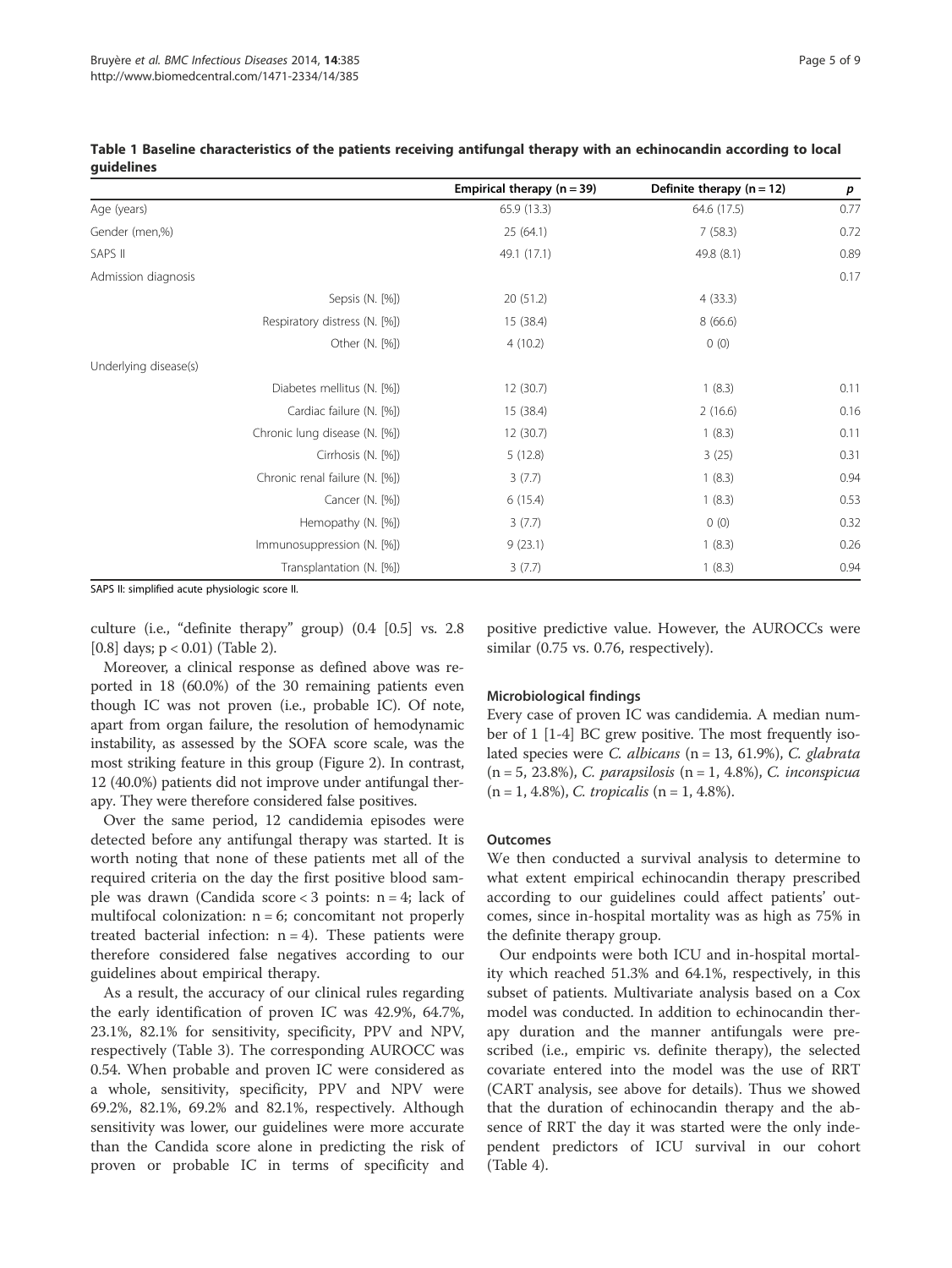| Table 2 Description of suspected or proven invasive candidiasis episodes and outcomes in patients receiving |
|-------------------------------------------------------------------------------------------------------------|
| antifungals as either empirical or definite therapy according to local guidelines                           |

|                                                        | <b>Empirical therapy</b><br>$(n = 39)$ | Definite therapy<br>$(n = 12)$ | p      |
|--------------------------------------------------------|----------------------------------------|--------------------------------|--------|
| Time elapsed between ICU admission and AFT (days)      | 8.8(9.9)                               | 9.0(6.8)                       | 0.96   |
| Time between BC and AFT (days)*                        | 0.4(0.5)                               | 2.8(0.8)                       | < 0.01 |
| AFT duration (days)                                    | 9.2(6.0)                               | 9.1(6.4)                       | 0.95   |
| Echinocandin therapy duration (days)                   | 6.7(4.7)                               | 5.7(4.2)                       | 0.54   |
| Fluconazole therapy duration (days)                    | 2.6(5.1)                               | 3.4(5.2)                       | 0.62   |
| Septic shock (N. [%])                                  | 31 (79.5)                              | 6(50.0)                        | 0.04   |
| RRT (N. [%])                                           | 22(56.4)                               | 4(33.3)                        | 0.16   |
| SOFA D1                                                | 8.8(3.0)                               | 8.4(3.0)                       | 0.14   |
| PCT D1 (pg/L)                                          | 3.6(6.6)                               | 4.2(10.6)                      | 0.56   |
| Proven bacterial infection prior to AFT (N. [%])       | 14(46.7)                               | 9(42.8)                        | 0.79   |
| Outcomes Length of ICU stay (days)                     | 21.4(15.7)                             | 25.6 (22.4)                    | 0.47   |
| MV duration (days)                                     | 15.7(13.3)                             | 22.4 (24.7)                    | 0.22   |
| Vasoactive support duration while receiving AFT (days) | 3.8(2.9)                               | 2.3(2.6)                       | 0.11   |
| ICU mortality (N. [%])                                 | 20(51.2)                               | 6(50.0)                        | 0.93   |
| In-hospital mortality (N. [%])                         | 25(64.1)                               | 9(75.0)                        | 0.14   |

\*including the only patients with candidemia.

ICU: intensive care unit; AFT: antifungal therapy; BC: blood culture; MV: mechanical ventilation; SOFA: sequential organ failure assessment; PCT: procalcitonin; RRT: renal replacement therapy.

#### **Discussion**

Invasive candidiasis is a life-threatening infectious complication in the ICU [20]. Although IC is infrequent, empirical antifungal therapy is given to many critically-ill patients presenting with uncontrolled sepsis despite any proof of fungal infection [21]. The clinical evidence in support of this practice is rather weak. However, both American and European experts have recommended empirical antifungal therapy in high-risk patients in the ICU [1,2]. Identifying this subset of patients thus remains a matter of concern [22]. Clinical prediction scores have emerged but their poor positive predictive values could lead to overtreatment with antifungals [15]. As part of an antifungal drugs stewardship program, we therefore decided to build a pragmatic decision rule regarding empirical therapy. Basically, antifungals were given only to patients with a high risk of IC ( $CS \geq 3$ ) points) and uncontrolled sepsis despite well-conducted antibiotic therapy for at least 2 days. It was also mandatory to prove multifocal colonization with Candida sp. In accordance with international guidelines, echinocandins were the first choice drugs. We show herein that implementing this rule allowed us to provide early therapy to 9 out of 21 patients with proven IC, with a trend towards lower in-hospital mortality (44.4% vs. 75.0%, respectively;  $p = 0.15$ ). On the other hand, treatment was rapidly withdrawn in 55 patients who did not meet our predefined criteria and in whom none developed proven IC thereafter. In addition, we identified a subgroup of 18 patients (46.1% of the whole cohort of high-risk patients as defined by our guidelines without proven IC) in whom we failed to diagnose IC despite the fact that empirical antifungal therapy probably improved the clinical outcome. Finally, we found that in our cohort, the duration of treatment with an echinocandin was independently associated with better survival; regardless drugs were given as empiric or definite therapy.

Identifying patients who will really benefit from empirical antifungal therapy remains a challenge in everyday clinical practice. Many risk factors have been reported and several clinical scoring systems have been proposed and even validated in large cohorts. Among these, the CS is probably the simplest and the most relevant. However, one could criticize its lack of specificity, thus precluding the use of the CS as a decision rule, even though it performs better than other indicators such as the "Pittet index" and "Ostrosky-Zeichner" score, as demonstrated elsewhere [11,23]. To some extent, our findings lend support to the usefulness of the CS. However, the negative predictive value reported herein (90.9%) is lower than previously reported values, which are generally near to 100%. Although the CS has been prospectively validated in a large cohort of critically-ill medical and surgical patients, our findings show that it cannot necessarily be translated into every ICU population in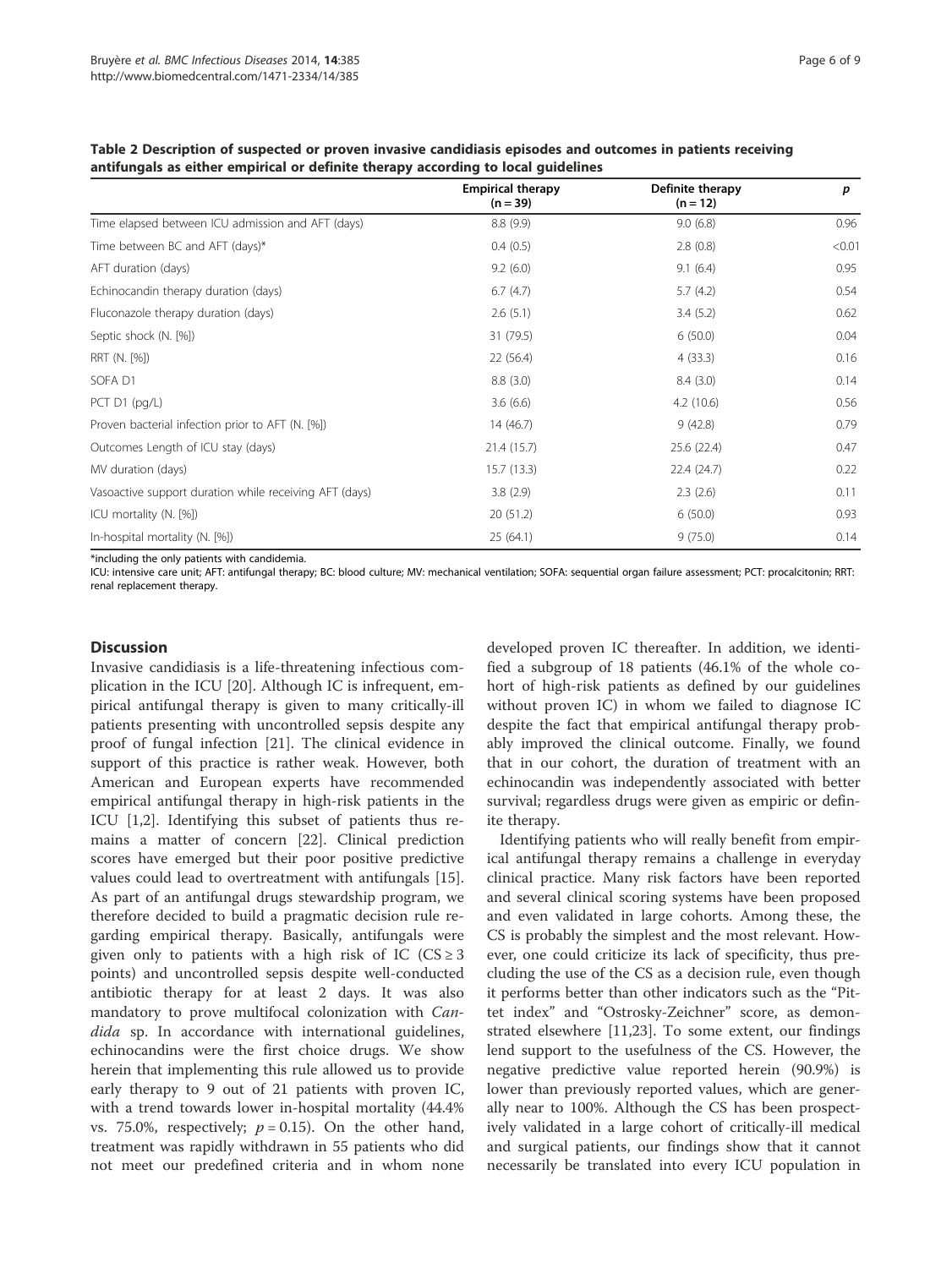

"real life" conditions. Our decision rule proved to be as reliable in our ICU than CS alone, and allowed us to provide early therapy (i.e., before the positive BC) to almost half of the patients who went on to develop IC. This proportion is somewhat greater than those

previously reported in observational studies since 6 to 30% rates have been published so far [7,24]. We should, however, admit that further improvements could be expected given the high rates of false positives and false negatives.

Echinocandins are today the most potent drugs against Candida sp. (except C. parapsilosis) and are thereby recommended as the first-line therapy in critically-ill patients. Actually, compelling evidence from well-conducted randomized controlled trials support the superiority of echinocandins compared with fluconazole or amphotericin B [18]. Thus, it has been shown that the duration of treatment with echinocandins was an independent predictor of survival in the patients with proven IC. Interestingly, we made the same finding in our cohort, and especially in the subset of patients who received empirical therapy. This suggests that treated patients may have benefited from their early antifungal treatment, even though, in some cases, no microbiological evidence of IC was subsequently obtained.

Taken together, our findings suggest that IC could remain hidden in a subgroup of high-risk critically-ill patients, thus illustrating the acknowledged lack of sensitivity of the currently available diagnosis tool, blood culture, in the "medical" setting [25]. Interestingly, this paradigm is even more strongly supported by recently published data, since some authors were able to diagnose IC by the presence of circulating Candida DNA in surgical patients [26]. Although speculative, the proportion of such unproven IC is near from 50% in our cohort, matching with these findings.

Our study, however, has several limitations. First and foremost, the small sample size could have led us to miss potential confounding covariates and differences between groups. In particular, as a result, our survival analysis should be interpreted with caution. Moreover, our results were obtained in a single unit and further studies are needed since they may not be relevant elsewhere. In addition, one cannot exclude the possibility that the patients classified as probable IC because of a favorable clinical response to antifungals were in fact

Table 3 Diagnosis accuracy of the Candida Score regarding the risk of proven and/or probable IC, as compared with our local guidelines

|                              | Sensitivity<br>(95% CI)  | Specificity<br>(95% CI) | Positive predictive<br>value (95% CI) | Negative predictive Positive likelihood<br>value (95% CI) | ratio | Area under the ROC<br>curve (95% CI) |
|------------------------------|--------------------------|-------------------------|---------------------------------------|-----------------------------------------------------------|-------|--------------------------------------|
| Candida score &              | 81.0%                    | 47.1%                   | 27.4%                                 | 90.9%                                                     | 1.53  | 0.64                                 |
| Proven IC                    | $(58.1 - 94.5)$          | $(36.1 - 58.2)$         | $(16.8 - 40.2)$                       | $(78.3 - 97.5)$                                           |       | $(0.51 - 0.76)$                      |
| Candida score &              | 897%                     | 59.7%                   | 56.4%                                 | 90.9%                                                     | 2.23  | 0.75                                 |
| Proven + probable IC         | (75.8–97.1)              | $(47.0 - 71.5)$         | $(43.3 - 69.0)$                       | $(78.3 - 97.5)$                                           |       | $(0.65 - 0.84)$                      |
| Local guidelines & Proven IC | 42.9%<br>$(21.8 - 66.0)$ | 64.7%<br>(53.6–74.8)    | 23.1%<br>$(11.1 - 39.3)$              | 82.1%<br>$(70.8 - 90.4)$                                  | 1.21  | 0.54<br>$(0.40 - 0.68)$              |
| Local quidelines & Proven +  | 69.2%                    | 82.1%                   | 69.2%                                 | 82.1%                                                     | 3.86  | 0.76                                 |
| probable IC                  | $(52.4 - 83.0)$          | $(70.8 - 90.4)$         | $(52.4 - 83.0)$                       | $(70.8 - 90.4)$                                           |       | $(0.66 - 0.86)$                      |

IC: invasive candidiasis; CI: confidence interval; ROC : receiver operating characteristics.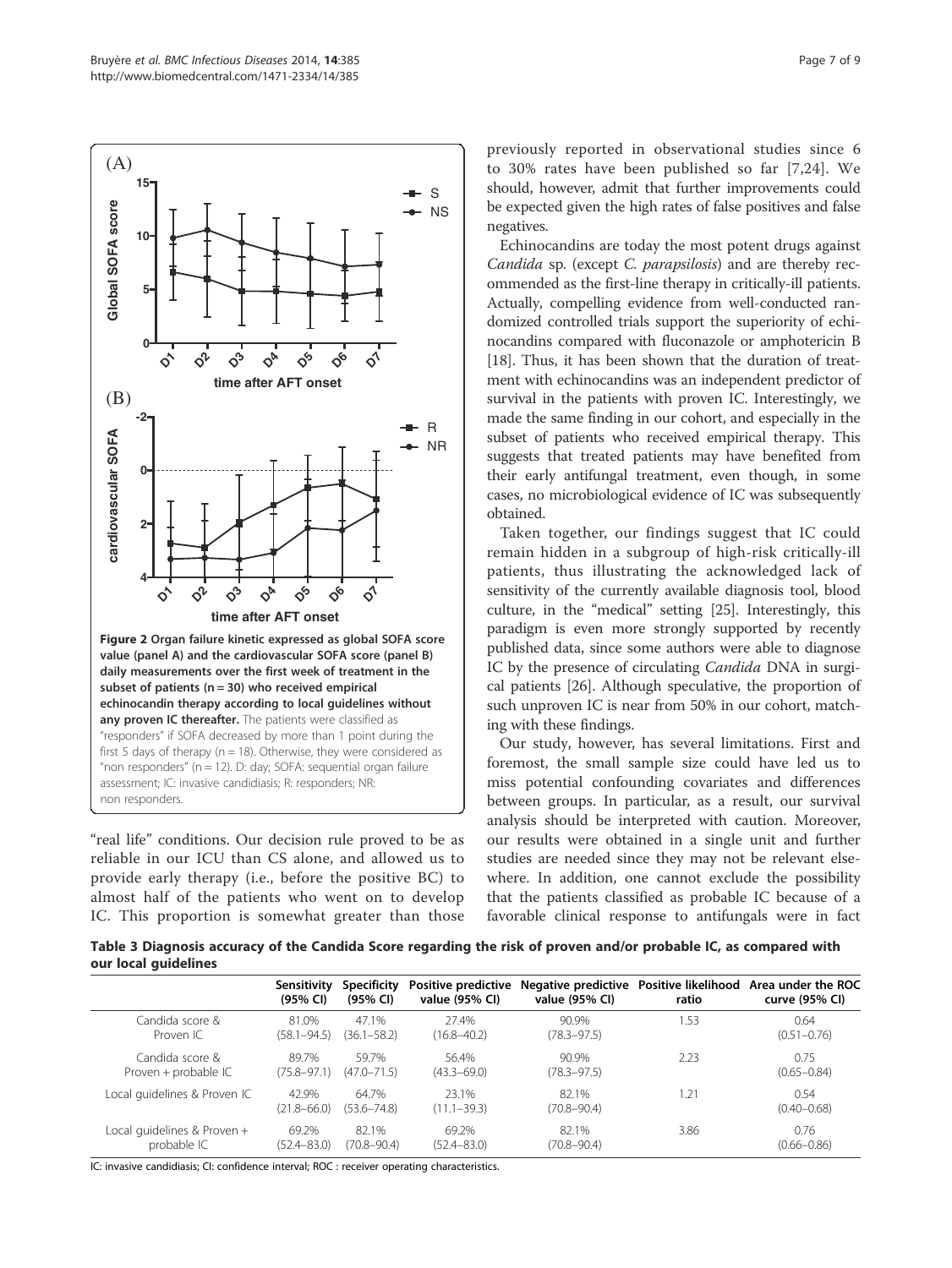# Table 4 Independent predictors of death in the patients receiving echinocandin as antifungal therapy with respect to local guidelines, according to 3 different Cox analysis models

|                                  | <b>Hazard ratio</b> | 95% CI        | р    |
|----------------------------------|---------------------|---------------|------|
| Duration of echinocandin therapy | 0.88                | $0.78 - 0.99$ | 0.05 |
| RRT on D1                        | 3.05                | 1.29-7.19     | 0.01 |
|                                  | Hazard ratio        | 95% CI        | р    |
| Empiric therapy (Yes)            | 1.50                | $0.57 - 3.96$ | 0.41 |
| RRT on D1                        | 3.05                | 1.29-7.19     | 0.01 |
|                                  | <b>Hazard ratio</b> | 95% CI        | р    |
| Duration of echinocandin therapy | 0.91                | $0.81 - 1.01$ | 0.07 |
| Empiric therapy (Yes)            | 1.19                | $0.43 - 3.25$ | 0.74 |
| RRT on D1                        | 3.20                | $1.29 - 8.00$ | 0.01 |

D: day; SOFA: sequential organ failure assessment; RRT: renal replacement therapy; CI: confidence interval.

suffering from non-documented bacterial sepsis adequately treated by concomitantly administered antibiotics. Actually, the diagnosis of IC in these patients was purely speculative given the lack of microbiological evidence. Unfortunately, we were unable to use non-culture diagnosis methods such as (1,3) ß-D-glucan assay since the test was not yet available in our institution. However, it has been shown that this assay was only as accurate as the clinical response to antifungal in predicting IC in high-risk surgical patients [23,27,28]. Additional studies are therefore needed to determine whether the addition of biomarkers to decision rules like ours could improve the identification of patients likely to develop IC, as proposed elsewhere [15,29,30].

# Conclusion

As a conclusion, our findings suggest that empirical therapy with echinocandin in critically-ill patients with uncontrolled sepsis in medical ICUs could be guided by a clinical decision rule based on risk-factor assessment that includes Candida sp. colonization and the CS. Thus, unnecessary treatments could be avoided and almost half of the patients with proven candidemia could receive antifungals promptly, that is to say before a positive BC is obtained. However, since 12 patients out of the 21 with IC did not meet our criteria the day they develop candidemia, the clinical rule presented herein should be considered cautiously. Further improvements are therefore mandatory. Specific serum biomarkers of Candida sp. could therefore be helpful.

#### Competing interests

The authors declare they have no competing interests.

#### Authors' contributions

PEC and RB designed the study. RB, FD, CV and SP collected the data. PEC drafted the manuscript. PEC and RB performed statistical analysis of the data. CL and JPQ revised the manuscript. All authors read and approved the final manuscript.

#### Acknowledgments

We are indebted to Philip Bastable for English expression revisions and to Dr. Serge Aho for fruitful discussions about some methodological issues. No funding was obtained for the study since it was considered as standard care assessment.

#### Author details

<sup>1</sup>Service de Réanimation Médicale, Hôpital Bocage Central, CHU Dijon, 14 rue Gaffarel, BP 77908-21079, Dijon, Cedex, France. <sup>2</sup>Laboratoire de Mycologie Plateau Technique de Biologie, CHU Dijon, Dijon, France. <sup>3</sup>Service d'Epidémiologie et d'Hygiène Hospitalière, Hôpital Bocage Central, CHU Dijon, 14 rue Gaffarel, BP 77908-21079, Dijon, Cedex, France. <sup>4</sup>Intensive Care Unit, Hospital Universitario de Valme, Universidad de Sevilla, Sevilla, Spain.

#### Received: 11 December 2013 Accepted: 4 July 2014 Published: 11 July 2014

#### References

- 1. Pappas PG, Kauffman CA, Andes D, Benjamin DK Jr, Calandra TF, Edwards JE Jr, Filler SG, Fisher JF, Kullberg BJ, Ostrosky-Zeichner L, Reboli AC, Rex JH, Walsh TJ, Sobel JD: Clinical practice quidelines for the management of candidiasis: 2009 update by the Infectious Diseases Society of America. Clin Infect Dis 2009, 48(5):503–535.
- 2. Cornely OA, Bassetti M, Calandra T, Garbino J, Kullberg BJ, Lortholary O, Meersseman W, Akova M, Arendrup MC, Arikan-Akdagli S, Bille J, Castagnola E, Cuenca-Estrella M, Donnelly JP, Groll AH, Herbrecht R, Hope WW, Jensen HE, Lass-Florl C, Petrikkos G, Richardson MD, Roilides E, Verweij PE, Viscoli C, Ullmann AJ: ESCMID\* guideline for the diagnosis and management of Candida diseases 2012: non-neutropenic adult patients. Clin Microbiol Infect 2012, 18(Suppl 7):19–37.
- 3. Schuster MG, Edwards JE Jr, Sobel JD, Darouiche RO, Karchmer AW, Hadley S, Slotman G, Panzer H, Biswas P, Rex JH: Empirical fluconazole versus placebo for intensive care unit patients: a randomized trial. Ann Intern Med 2008, 149(2):83–90.
- 4. Garey KW, Rege M, Pai MP, Mingo DE, Suda KJ, Turpin RS, Bearden DT: Time to initiation of fluconazole therapy impacts mortality in patients with candidemia: a multi-institutional study. Clin Infect Dis 2006, 43(1):25-31.
- 5. Morrell M, Fraser VJ, Kollef MH: Delaying the empiric treatment of candida bloodstream infection until positive blood culture results are obtained: a potential risk factor for hospital mortality. Antimicrob Agents Chemother 2005, 49(9):3640–3645.
- 6. Hsu DI, Nguyen M, Nguyen L, Law A, Wong-Beringer A: A multicentre study to evaluate the impact of timing of caspofungin administration on outcomes of invasive candidiasis in non-immunocompromised adult patients. J Antimicrob Chemother 2010, 65(8):1765–1770.
- 7. Parkins MD, Sabuda DM, Elsayed S, Laupland KB: Adequacy of empirical antifungal therapy and effect on outcome among patients with invasive Candida species infections. J Antimicrob Chemother 2007, 60(3):613–618.
- 8. Grim SA, Berger K, Teng C, Gupta S, Layden JE, Janda WM, Clark NM: Timing of susceptibility-based antifungal drug administration in patients with Candida bloodstream infection: correlation with outcomes. J Antimicrob Chemother 2012, 67(3):707–714.
- 9. Horvath LL, Hospenthal DR, Murray CK, Dooley DP: Detection of simulated candidemia by the BACTEC 9240 system with plus aerobic/F and anaerobic/F blood culture bottles. J Clin Microbiol 2003, 41(10):4714-4717.
- 10. Leon C, Ruiz-Santana S, Saavedra P, Almirante B, Nolla-Salas J, Alvarez-Lerma F, Garnacho-Montero J, Leon MA: A bedside scoring system ("Candida score") for early antifungal treatment in nonneutropenic critically ill patients with Candida colonization. Crit Care Med 2006, 34(3):730–737.
- 11. Leon C, Ruiz-Santana S, Saavedra P, Galvan B, Blanco A, Castro C, Balasini C, Utande-Vazquez A, de Molina FJ G, Blasco-Navalproto MA, Lopez MJ, Charles PE, Martin E, Hernandez-Viera MA: Usefulness of the "Candida score" for discriminating between Candida colonization and invasive candidiasis in non-neutropenic critically ill patients: a prospective multicenter study. Crit Care Med 2009, 37(5):1624–1633.
- 12. Ostrosky-Zeichner L, Sable C, Sobel J, Alexander BD, Donowitz G, Kan V, Kauffman CA, Kett D, Larsen RA, Morrison V, Nucci M, Pappas PG, Bradley ME, Major S, Zimmer L, Wallace D, Dismukes WE, Rex JH: Multicenter